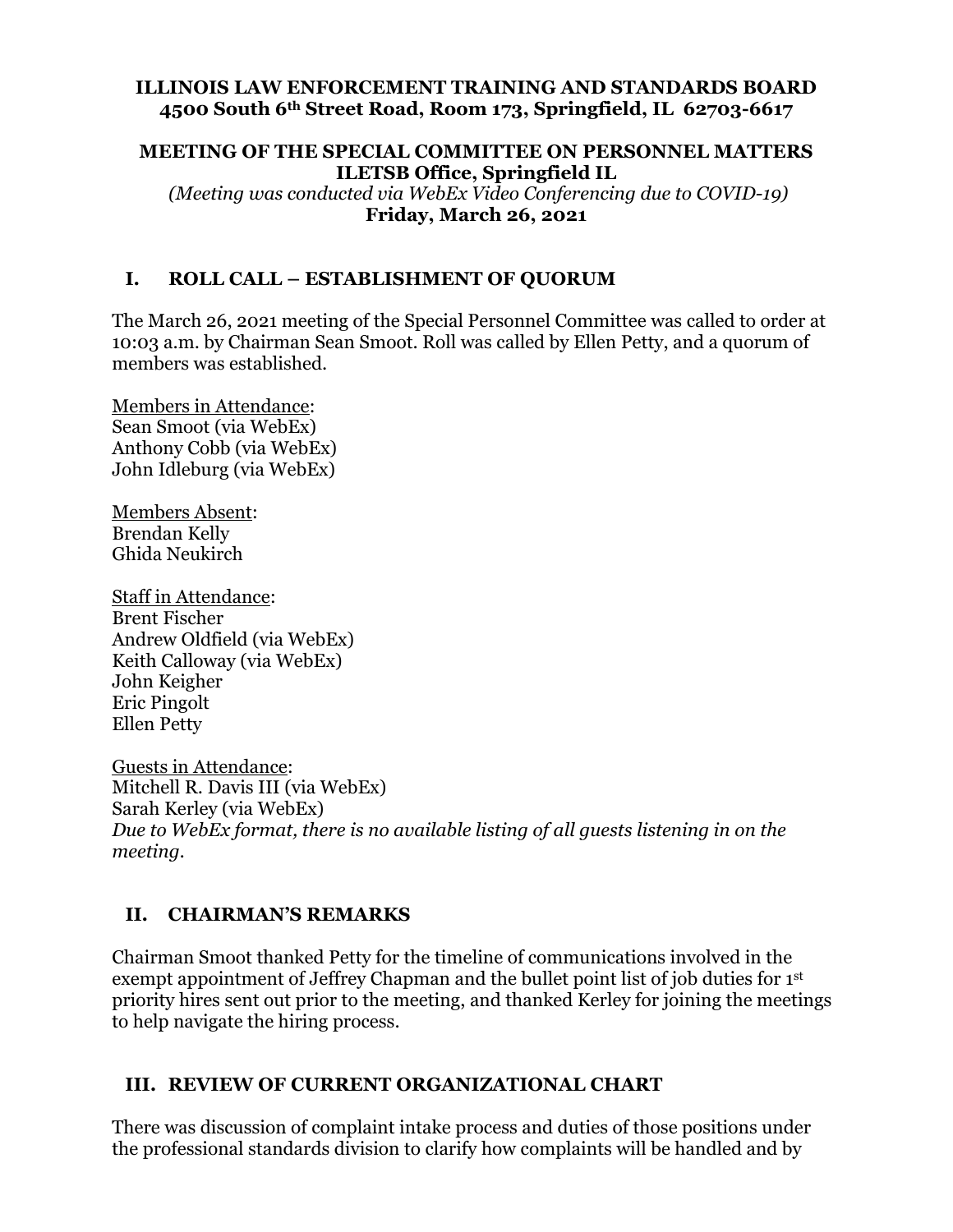whom, under the proposed Org Chart. It was suggested that a couple of intake specialists, a clerical level position, be added to the certification specialists and field investigators under the professional standards division to initially receive and route all calls and complaint submissions to the correct people for analysis and processing, as well as to provide clerical support for the division. These clerical positions could also be added in other divisions as well, for future need. The importance of building up the Org Chart to our agency needs up front was discussed, so that while these clerical positions may not need to be filled immediately, they can be created and budgeted now to be added over the next couple of years based upon increased work volume.

The need to conduct background checks on all new hires was also discussed, due to the sensitive information regarding law enforcement and confidential details that will be dealt with on a daily basis. Kerley cautioned that this can certainly be done, but you can only use convictions that are directly related to the work to screen out applicants. Additionally, because these would be AFSCME jobs, seniority will win out in the candidate who gets the job. We just need to be sure to include the fact about having to deal with confidential information and unhappy people calling to complain when we do the job presentations for these positions. If we get someone who doesn't work out, supervisors in this division will just have to pay close attention and use the discipline process to deal with it.

The Org Chart reflects red dot (1<sup>st</sup> priority) hires to get the Board up to its current headcount of 25, with the addition of orange dot (2nd priority) hires to get up the approved FY22 headcount of 40, while the overall Org Chart reflects fully staffed levels in the 70's. Discussions have been held with GOMB regarding the need to increase the 40 headcount to enable the Board to accomplish its mission under the new police reform. Director Fischer advised he planned to submit a revised request for additional appropriation based on a memo sent out yesterday to all agency heads about federal funds becoming available for FY22. It was decided that a headcount of 85 would be fair and reasonable with the discussion today, so the Org Chart should be updated to include additional clerical positions to reach that number, with the understanding that it will likely take a couple of years to reach that final headcount.

Kerley discussed the CFO and CIO positions, suggesting that SPSA might be a better title than PSA for these positions, based upon similar positions at other agencies. This would make our agency organization more consistent with other agencies across the board. It would also expedite the process of creating and filling these positions, since PSAs are a split class and would require labor relations determination.

Kerley also shared that IT positions, being bargaining unit protected, would also likely prove difficult to fill, since DoIT employees would likely be bidding for them, but not be qualified, since the majority of their work tends to be much more narrow in scope than our agency would require experience and expertise for, and not necessarily always in the most up to date technology.

Kerley advised she would work with Petty to get sample 104's from other agencies with similar work to use as a template for building up the additional job descriptions discussed, and would also send a link to an online complaint form in use by OEIG for Oldfield to use as a template for developing the Board's website to receive complaints electronically.